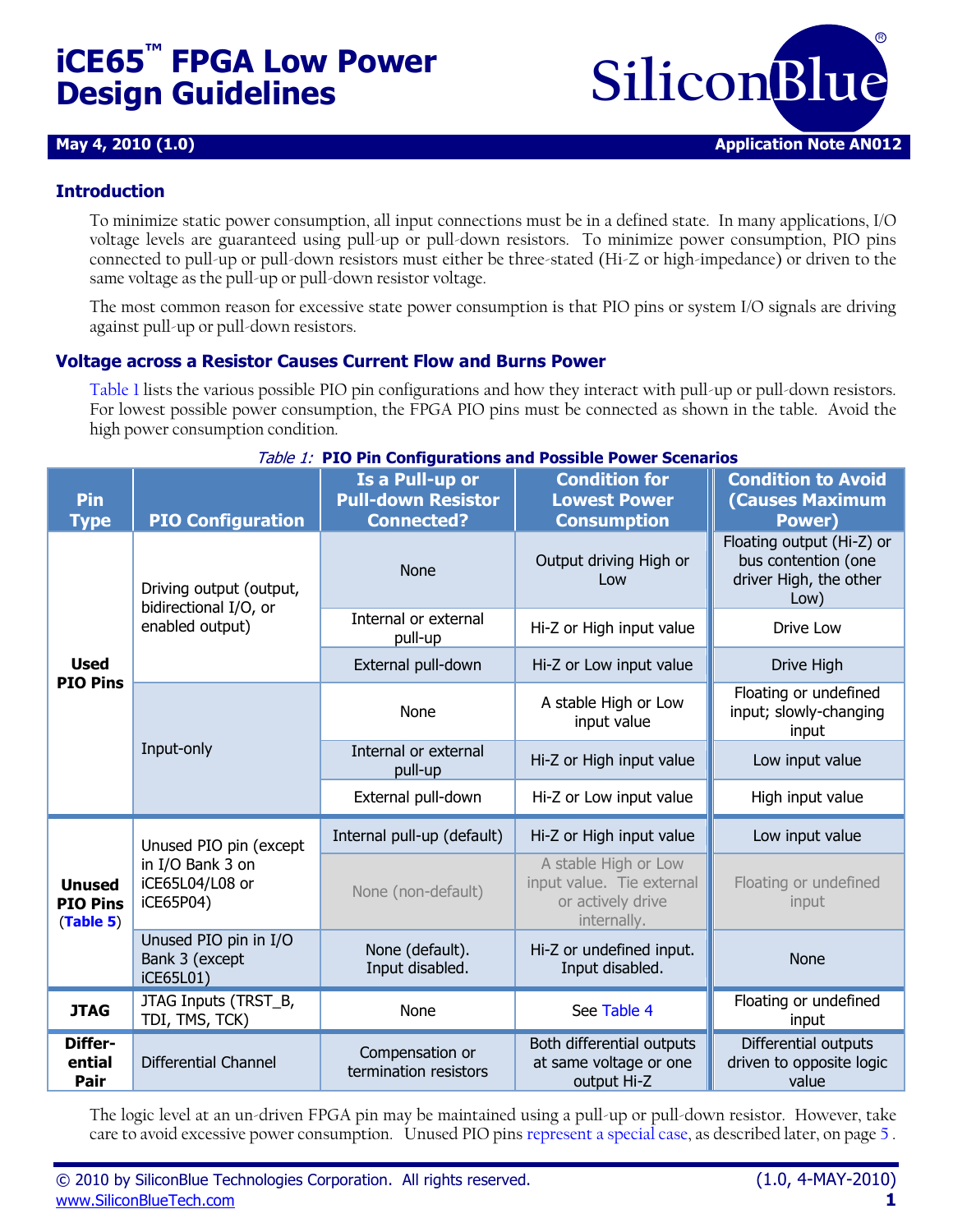#### **Common Accidental Power Wasters**

The following list represents the most common power wasters found in iCE65 FPGA applications. Correct these conditions to reduce device power consumption.

#### **1. External Pull-up and Pull-down Resistors Driven to Wrong Logic Level, Drawing Current**

The most likely cause of excess power consumption is I/O pins with an associated pull-up or pull-down resistor that are driven to the opposite logic value, creating the maximum voltage across the resistor.

#### **Minimal Power State = No or Little Voltage across Resistor**

[Figure 1](#page-1-0) shows the desired, minimal power state where there is little or no voltage differential across the pull-up or pull-down resistor. This example shows a pull-up resistor but the concept is similar for a pull-down resistor. If the FPGA drives its output High, or if the output is three-stated or placed in the high-impedance state (Hi-Z), then the voltage at the FPGA pin approaches the VCCIO supply voltage. There is a possible current flow path due to pin leakage, but worst-case, this amounts to 10 µA per pin. Consequently, there is little voltage drop across the pull-up resistor and little power consumed.

#### <span id="page-1-0"></span>Figure 1: **Minimal Power State, No Voltage across Resistor (pull-up resistor example)**



#### **Maximum Power State = Voltage across Resistor**

<span id="page-1-1"></span>Compare the minimal power state from [Figure 1](#page-1-0) to the maximum power state, shown in [Figure 2,](#page-1-1) where the output drives to the opposite voltage of the pull-up or pull-down resistor, generating the maximum voltage difference across the resistor.

#### Figure 2: **Maximum Power State, Maximum Voltage across Resistor (pull-up resistor example)**



For example, in a 3.3 V interface with a 10 kΩ pull-up resistor, the state power consumption per pin will exceed 1 mW if the output driver fights against the pull-up or pull-down resistor! Drive the output to the same voltage level as the pull-up or pull-down voltage and the static power drops to almost nothing.

#### **Optional Internal Pull-up Resistors**

The situation is similar when driving against the FPGA's internal, optional pull-up resistor, as shown in [Figure 3.](#page-2-0) As shown in [Table 2,](#page-2-1) the optional pull-up is available on all iCE65 FPGAs in I/O Bank 0, 1, 2, and the SPI Bank. The optional pull-up resistor is also available in I/O Bank 3 on the iCE65L01 FPGA. There is no pull-up resistor present on the [JTAG port input pins.](#page-3-0)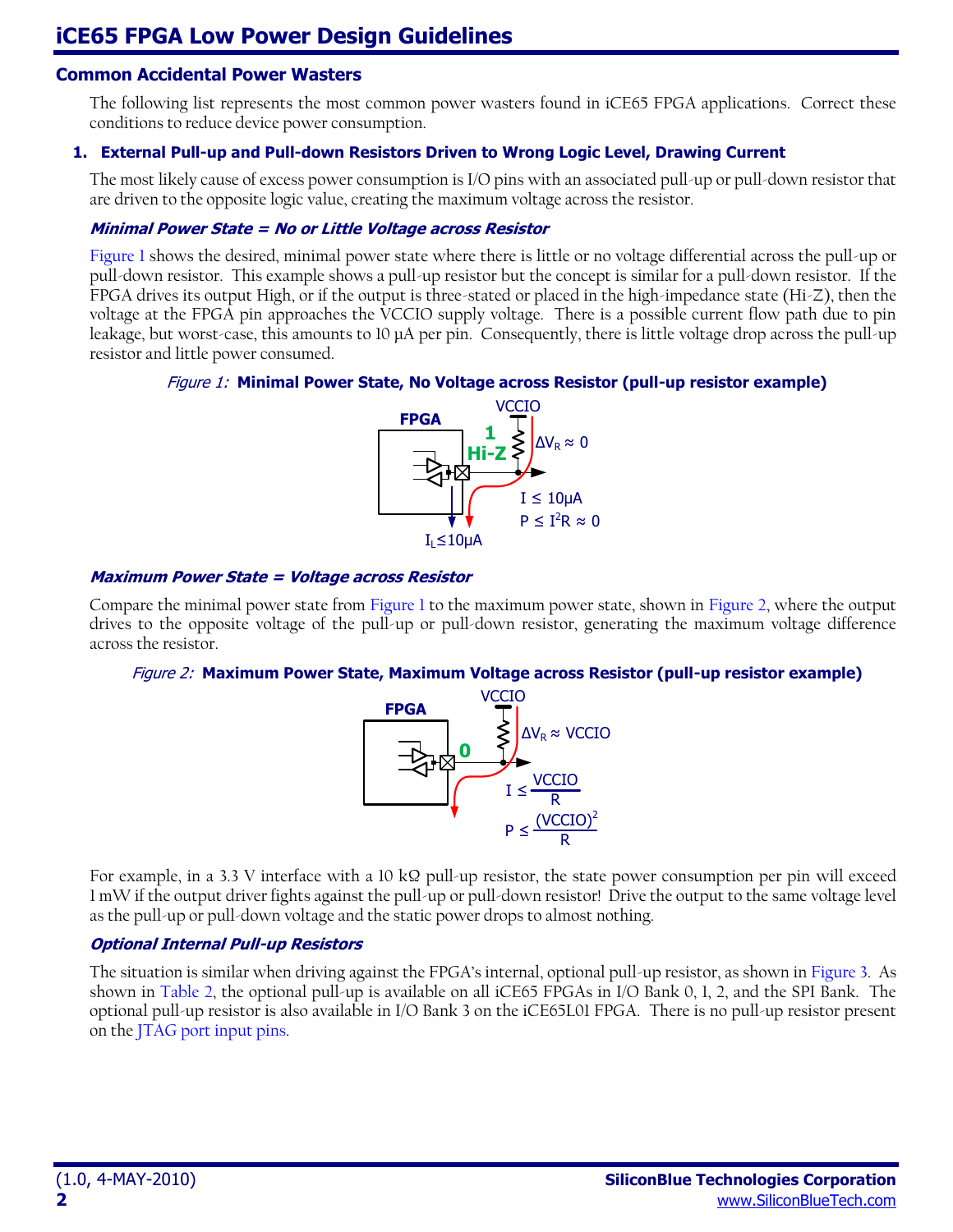

<span id="page-2-0"></span>Figure 3: **Maximum Power State, Maximum Voltage across Optional Internal Pull-Up Resistor**



By default, unused PIO pins, except in I/O Bank 3 on FPGA larger than the iCE65L01, are defined as an input with the pull-up resistor enabled, as described in [Table 5.](#page-4-0) This default can be disabled for a specific design from the iCEcube **Tool Options** settings by checking Set all unused IO no pullup, as show i[n Figure 4.](#page-2-2)

<span id="page-2-2"></span><span id="page-2-1"></span>

| Table 2: Optional Internal Pull-Up Resistor within I/O Banks, by Part Type |                     |                     |                     |                     |                     |                  |
|----------------------------------------------------------------------------|---------------------|---------------------|---------------------|---------------------|---------------------|------------------|
| <b>Part Type</b>                                                           | I/O Bank 0          | $I/O$ Bank 1        | $I/O$ Bank 2        | $I/O$ Bank 3        | <b>SPI Bank</b>     | <b>JTAG Port</b> |
| <b>iCE65L01</b>                                                            | Optional<br>pull-up | Optional<br>pull-up | Optional<br>pull-up | Optional<br>pull-up | Optional<br>pull-up | No pull-up       |
| <b>iCE65L04</b><br><b>iCE65P04</b>                                         | Optional<br>pull-up | Optional<br>pull-up | Optional<br>pull-up | No pull-up          | Optional<br>pull-up | No pull-up       |
| <b>iCE65L08</b>                                                            | Optional<br>pull-up | Optional<br>pull-up | Optional<br>pull-up | No pull-up          | Optional<br>pull-up | No pull-up       |
| <b>iCE65P04</b>                                                            | Optional<br>pull-up | Optional<br>pull-up | Optional<br>pull-up | No pull-up          | Optional<br>pull-up | No pull-up       |

#### Figure 4: **Disabling Optional Pull-up Resistors**

| <b>Tool Options</b> |                                     |                                      |                                                                       |                                                                                                        | ×      |
|---------------------|-------------------------------------|--------------------------------------|-----------------------------------------------------------------------|--------------------------------------------------------------------------------------------------------|--------|
| Router              | <b>Bitmap</b>                       | <b>Floor Planner</b>                 |                                                                       |                                                                                                        |        |
|                     | SPI Flash Mode Options              |                                      |                                                                       |                                                                                                        |        |
|                     |                                     |                                      | Ⅳ In SPI Flash mode, place PROM in low-power mode after configuration |                                                                                                        |        |
|                     | <b>RAM4K Initialization Options</b> |                                      |                                                                       |                                                                                                        |        |
|                     |                                     |                                      |                                                                       | $\triangledown$ Initialize RAM4K blocks with contents specified in the design or to '0' if unspecified |        |
|                     |                                     | Internal Oscillator Frequency Range  |                                                                       |                                                                                                        |        |
| low                 |                                     |                                      |                                                                       |                                                                                                        |        |
| Other               |                                     |                                      |                                                                       |                                                                                                        |        |
|                     | $\nabla$ Enable warm boot           |                                      |                                                                       |                                                                                                        |        |
|                     | $\Gamma$ Set security               |                                      |                                                                       |                                                                                                        |        |
|                     |                                     | $\nabla$ Set all unused IO no pullup |                                                                       |                                                                                                        |        |
|                     |                                     |                                      |                                                                       |                                                                                                        |        |
|                     |                                     |                                      |                                                                       | OK                                                                                                     | Cancel |

The internal pull-up resistor is disabled by default for any PIO pin actually used in the application. To optionally assign a pull-up resistor for a specific PIO pin, use the iCEcube Pin Constraints Editor and select Yes from the **Pull Up** drop-down menu, as shown in [Figure 5.](#page-2-3)

#### <span id="page-2-3"></span>Figure 5: **Defining a Pull-Up Resistor for a PIO Pin from the Pin Constraints Editor**

| SiliconBlue iCEcube : icetest 65p board test - [Pin Constraints Editor] |    |                    |                     |                  |                       |                               |
|-------------------------------------------------------------------------|----|--------------------|---------------------|------------------|-----------------------|-------------------------------|
| File Edit View Tool Window Help                                         |    |                    |                     |                  |                       |                               |
|                                                                         |    |                    |                     |                  |                       |                               |
| <b>B</b> X<br>Project Name: ice65p_board_test                           |    |                    |                     |                  |                       | <b>Pin Constraints Editor</b> |
| <b>E</b> Design Flow                                                    |    | <b>Object List</b> | <b>Pin Location</b> | IO Standard      | <b>Pull Up Locked</b> |                               |
| $\rightarrow$ Route<br>$\blacktriangleright\mathscr{P}$ Bitmap          | 29 | DQ[0]              | C10                 | <b>SB LVCMOS</b> | <b>No</b>             |                               |
| $\Box$ Tools                                                            |    | 30 DQ[1]           | H <sub>11</sub>     | <b>SB LVCMOS</b> | <b>Yes</b>            |                               |
| - <b>B</b> Timing Constraints Edi<br>Pin Constraints Editor             |    | 31  DQ[2]          | H <sub>12</sub>     | <b>SB LVCMOS</b> |                       |                               |
| Floor Planner                                                           |    | 32 DQ[3]           | H <sub>13</sub>     | <b>SB LVCMOS</b> |                       |                               |
| <b>RAN Package View</b>                                                 |    |                    | H <sub>14</sub>     | <b>SR IVEMOS</b> |                       |                               |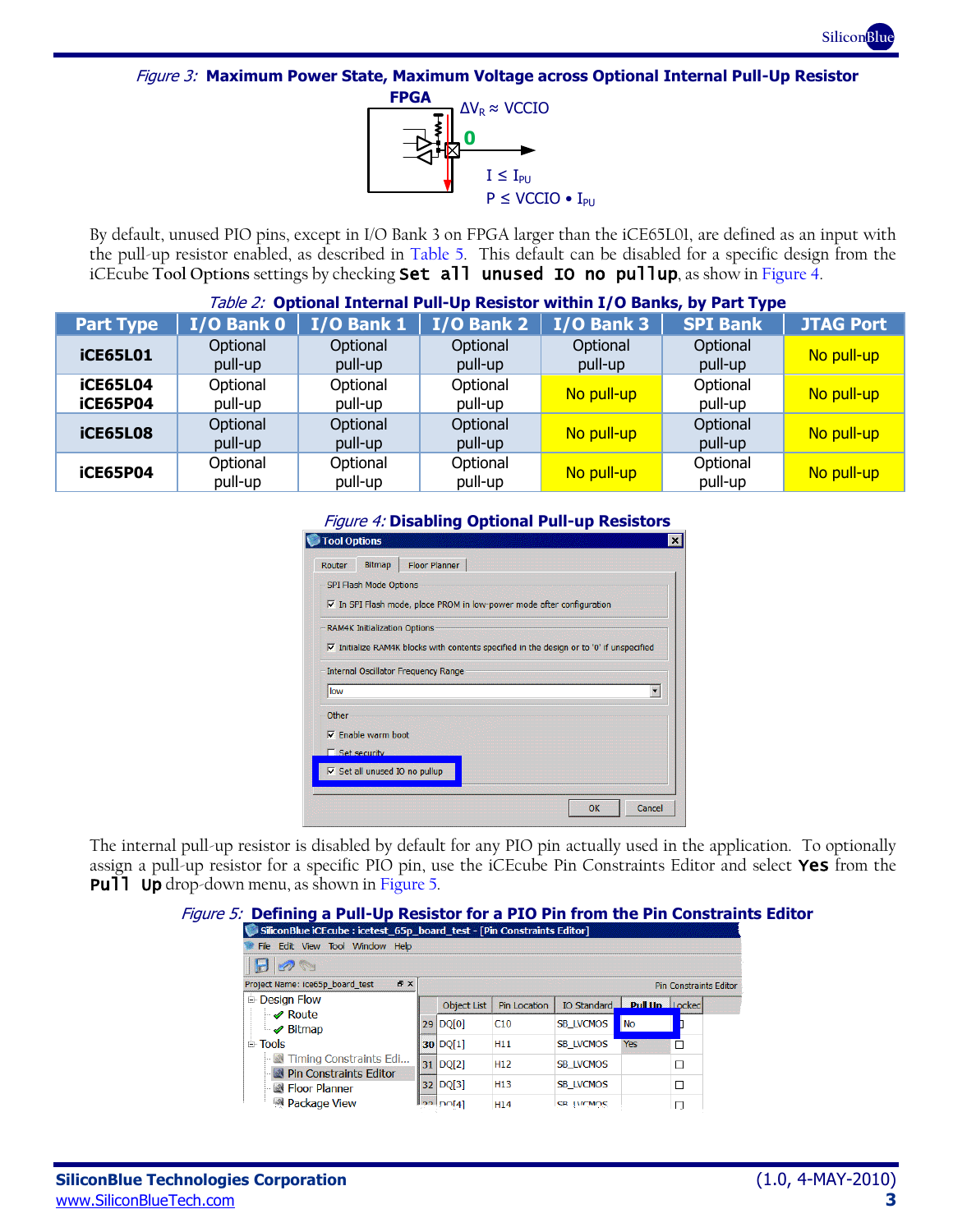#### **Selecting a Pull-up/Pull-down Resistor Value**

Select the proper resistor value for lowest power consumption and acceptable switching performance based on capacitive loading. A larger resistor value uses less power if the output driver ever drives against a pull-up or pulldown resistor. A large resistor value produces a smaller voltage drop, thereby consuming less power. However, a large resistor value also affects the transition time from the active driving state to the high-impedance (Hi-Z) state. Ideally, keep the transition time to 250 ns or less. One RC time constant is approximately the same time required to reach the switching threshold, as shown i[n Equation 1.](#page-3-1)

$$
\tau = RC \approx 63\% \text{ final voltage} \le 250 \text{ ns}
$$
 [Equation 1]

Solve for R (in kΩ) using [Equation 2,](#page-3-2) and where C is the total capacitance (in pF), including the capacitance of the PCB trace and all pins on the trace. [Table 3](#page-3-3) lists the maximum recommended pull-up or pull-down resistor values based on total capacitive loading. The resistor value must never larger than 45 kΩ, which is required to overcome pin leakage, IL.

<span id="page-3-2"></span><span id="page-3-1"></span>
$$
R (k\Omega) \le \frac{250 \text{ ns}}{C (pF)}
$$
 [Equation 2]

#### Table 3: **Largest Recommended Pull-up/Pull-down Resistor Values**

<span id="page-3-3"></span>

|                           | <b>Minimum Pull-up/</b><br><b>Pull-Down Resistor</b> | <b>Maximum Recommended</b><br><b>Pull-up/ Pull-Down</b> | <b>Maximum Pull-</b><br>up/Pull-Down |
|---------------------------|------------------------------------------------------|---------------------------------------------------------|--------------------------------------|
| <b>Capacitive Loading</b> | <b>Allowed</b>                                       | <b>Resistor Value</b>                                   | <b>Resistor Allowed</b>              |
| 6 pF (unloaded pin)       |                                                      | $\leq$ 41 kΩ                                            |                                      |
| 10pF                      |                                                      | $\leq$ 25 k $\Omega$                                    |                                      |
| 15pF                      | $\geq$ 390 $\Omega$                                  | $\leq 16$ kΩ                                            |                                      |
| 20pF                      |                                                      | $\leq$ 12.5 kΩ                                          | $\leq$ 45 k $\Omega$                 |
| $25$ pF                   |                                                      | $\leq 10$ kΩ                                            |                                      |
| 30 pF                     |                                                      | $\leq$ 8.3 kΩ                                           |                                      |
| 40 pF                     |                                                      | $\leq$ 6.25 kΩ                                          |                                      |
| 50 pF                     |                                                      | $\leq$ 5 k $\Omega$                                     |                                      |

If the resistor is just to guarantee a voltage level, use the largest resistor value possible, according to [Table 3.](#page-3-3) For some applications however, such as open-drain or open-source circuits, the pull-up or pull-down resistor value is ideally small to provide sufficient performance for the active-to-Hi-Z condition. However, the resistor value must be large enough so that the output driver can source or sink enough DC current to overcome the resistor, generally 390 Ω or larger.

#### **2. Floating Used Input Pins Consume Power, Including JTAG Inputs**

Floating or Hi-Z levels on used input pins also increases power consumption. To reduce power consumption, keep all used inputs at defined logic High or Low levels. Ununsed PIO pins are handled differently as outlined i[n Table 5.](#page-4-0)

#### **Define All Input Values, Avoid Floating Inputs**

All used input pins must be at a High or Low logic level, including the JTAG input pins. A floating input increases static current consumption. Similarly, once a floating input reaches its switching threshold, it can oscillate, causing spurious transitions that consume power.

The logic level on unused PIOs pins can be defined in a variety of different manners.

- 1. Driven High or Low by external device. Be careful that the output level does not conflict with any internal or external pull-up or pull-down resistors.
- 2. Pulled High or Low using an external resistor or pulled High using the optional pull-up resistor in PIO pins within I/O Bank 0, 1, 2 or the SPI Bank, or I/O Bank 3 on the iCE65L01 FPGA.

#### <span id="page-3-0"></span>**Tie JTAG Inputs for Lowest Power Consumption**

During normal logic operation, the JTAG TRST B pin must be Low. In most applications, the JTAG interface – only available on selected packages – is used in one of the three following ways.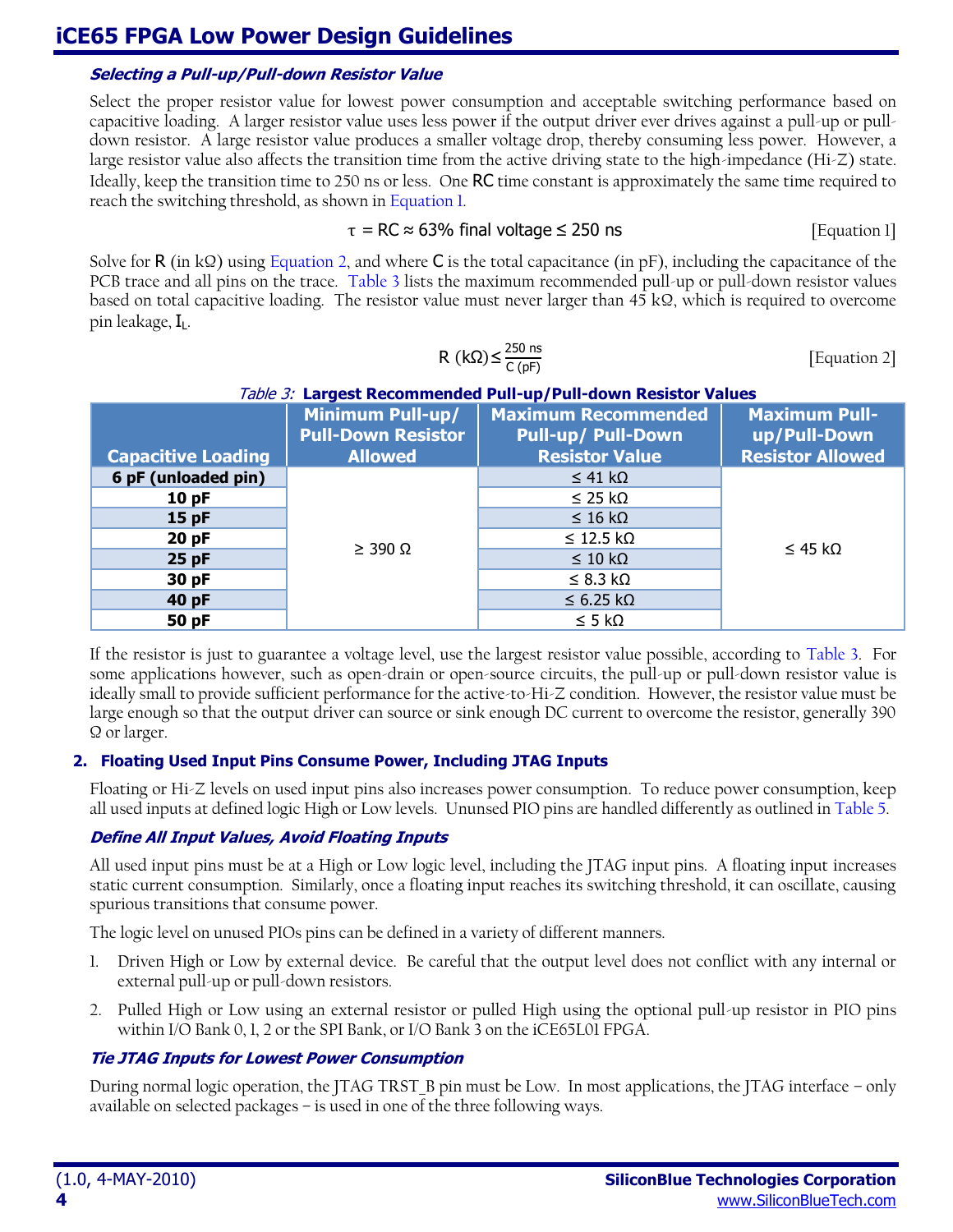

- **CASE 1:** The JTAG inputs are constantly driven by some external device. If the input pins are constantly driven, then no additional pull-up or pull-down resistors are required.
- **CASE 2**: The JTAG port connects to a header, which is not always connected or driven by an external JTAG controller. In this case, the JTAG inputs must be connected to individual pull-up or pull-down resistors as shown in [Table 4.](#page-4-1) The resistor holds the JTAG interface in the benign state and an external controller, when connected, can easily overdrive the resistors.
- **CASE 3:** Some applications may not ever use the JTAG interface. In this case, connect the inputs directly to ground, as shown in [Table 4.](#page-4-1)

<span id="page-4-1"></span>

|                   |                                                        | <b>CASE 2: JTAG Interface</b>                                    |                                                  |
|-------------------|--------------------------------------------------------|------------------------------------------------------------------|--------------------------------------------------|
| <b>JTAG Input</b> | <b>CASE 1: Connected and</b><br><b>Actively Driven</b> | <b>Connector, Not Actively</b><br><b>Driven</b>                  | <b>CASE 3: JTAG Interface</b><br><b>Not Used</b> |
| TRST B            | Actively driven by controller                          | Pull-down resistor to ground                                     | Tie to ground                                    |
| TDI               | Actively driven by controller                          | Pull-up resistor to VCCIO_1 or<br>a pull-down resistor to ground | Tie to ground                                    |
| <b>TMS</b>        | Actively driven by controller                          | Pull-up resistor to VCCIO_1                                      | Tie to ground                                    |
| <b>TCK</b>        | Actively driven by controller                          | Pull-up resistor to VCCIO_1                                      | Tie to ground                                    |

### Table 4: **Defining the JTAG Input Pins**

#### <span id="page-4-2"></span>**3. Unused PIOs (except in I/O Bank 3 of iCE65L04/L08 or iCE65P04) Tied to GND or Pulled-Down**

Ununsed PIO pins must be at a defined logic level. As shown in [Table 5,](#page-4-0) iCE65 FPGAs have built-in features to maintain a static logic level for unused pins.

By default, ununsed PIO pins in I/O Bank 0, 1, 2 and the SPI bank and I/O Bank 3 on the iCE65L01 FPGA, are defined as inputs with an internal pull-up resistor to the PIO pin's associated voltage input (VCCIO  $\#$  or SPI\_VCC). The electrical characteristics for the pull-up resistor is described in the iCE65 and iCE65P data sheets, duplicated here in [Table 6](#page-5-0) and [Figure 6.](#page-5-1)

For minimum power, ideally leave unused PIO pins disconnected (floating), but never the JTAG inputs. Do not drive unused PIO pins that have a pull-up resistor, shown in [Table 5,](#page-4-0) Low and do not connect them to a pull-down resistor as this unnecessarily consumes power, as shown in [Figure 3.](#page-2-0) Optionally, drive these pins with a logic High.

#### Table 5: **Ununsed PIO Pins and Default Configuration**

<span id="page-4-0"></span>

|                                                         | I/O Bank 0<br>I/O Bank 1<br>I/O Bank 2<br><b>SPI Bank</b><br>(I/O Bank3 on<br><b>iCE65L01)</b> | I/O Bank 3 (except<br>on iCE65L01)                                                  | <b>JTAG Inputs</b> |
|---------------------------------------------------------|------------------------------------------------------------------------------------------------|-------------------------------------------------------------------------------------|--------------------|
| I/O standards supported                                 | Single-ended LVCMOS<br>Differential outputs                                                    | Single-ended LVCMOS<br>Single-ended specialty<br>Differential inputs and<br>outputs |                    |
| <b>Optional internal pull-up</b><br>resistor available? | <b>Yes</b>                                                                                     | No.                                                                                 | No.                |
| <b>Input disable feature?</b>                           | <b>No</b>                                                                                      | <b>Yes</b>                                                                          | No.                |
| <b>Default configuration for</b><br>unused pins         | Input with internal pull-up<br>enabled                                                         | Input (input disabled,<br>driving constant value)                                   | Tie to ground      |
| Low power state                                         | Leave unconnected<br>(floating, Hi-Z) or drive<br>High                                         | Leave unconnected<br>(floating, Hi-Z)                                               | See Table 4        |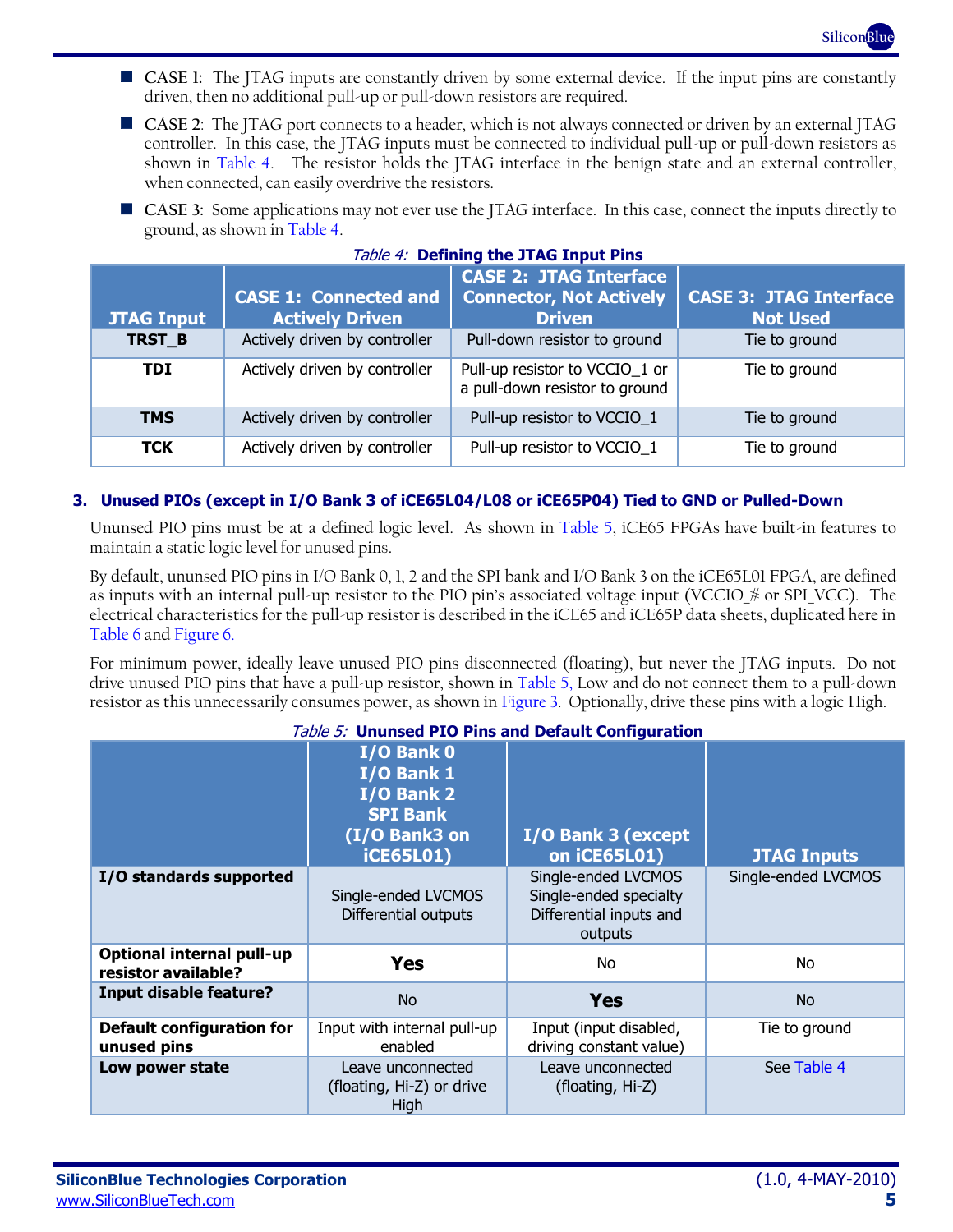# **iCE65 FPGA Low Power Design Guidelines**

I/O Bank 3 on the iCE65L04/P04 and the iCE65L08 is different than the other I/O banks. I/O Bank 3 on these FPGAs supports differential inputs and specialty I/O standards. Similarly, the PIO pins in I/O Bank 3 do not include a pull-up resistor. Instead, the input path has an input enable, which is disabled on unused PIO pins, forcing the pin to a known state. Leave unused PIO pins in I/O Bank 3 unconnected or floating.

<span id="page-5-1"></span><span id="page-5-0"></span>

|              | <i>(able 6:</i> Internal Pull-up Resistor in I/O Bank 0, 1, 2, and SPI Bank, and I/O Bank 3 on ICE65L01. |                                      |  |  |  |  |
|--------------|----------------------------------------------------------------------------------------------------------|--------------------------------------|--|--|--|--|
|              | <b>Internal Pull-Up Current</b>                                                                          | <b>Effective Equivalent Resistor</b> |  |  |  |  |
| <b>VCCIO</b> | $(V_{IN} = 0 V)$                                                                                         | $(V_{IN} = 0 V)$                     |  |  |  |  |
| 3.3V         | 85 <sub>uA</sub>                                                                                         | $40 \text{ k}\Omega$                 |  |  |  |  |
| <b>2.5V</b>  | $50 \mu A$                                                                                               | 50 k $\Omega$                        |  |  |  |  |
| <b>1.8V</b>  | $20 \mu A$                                                                                               | 90 k $\Omega$                        |  |  |  |  |

#### Table 6: **Internal Pull-up Resistor in I/O Bank 0, 1, 2, and SPI Bank, and I/O Bank 3 on iCE65L01.**

#### Figure 6: **Input with Internal Pull-Up Resistor Enabled (I/O Banks 0, 1, 2, and SPI Bank, and I/O Bank 3 on iCE65L01)**



#### **4. FPGA Pin No Longer Used but Still Driven by External Device (I/O Banks 0, 1, 2, and SPI Bank, and I/O Bank 3 on iCE65L01)**

Hidden power wasters sometimes inadvertently sneak into designs. An FPGA input signal, shown i[n Figure 7a](#page-5-2), may no longer be used in a later revision of the design, or the input signal may have been optimized away by the iCEcube software, both cases shown in [Figure 7b](#page-5-2). Being an unused PIO pin, the iCEcube development software automatically defines the FPGA pin as an input with an internal pull-up resistor, if the PIO pin is in I/O Bank 0, 1, 2 or the SPI Bank or I/O Bank 3 on the iCE65L01 FPGA.

<span id="page-5-2"></span>

One possible solution is to define the unused FPGA PIO pin as a three-state output, as shown in [Figure 8.](#page-6-0) The external device has full control over the logic level without causing additional FPGA power consumption.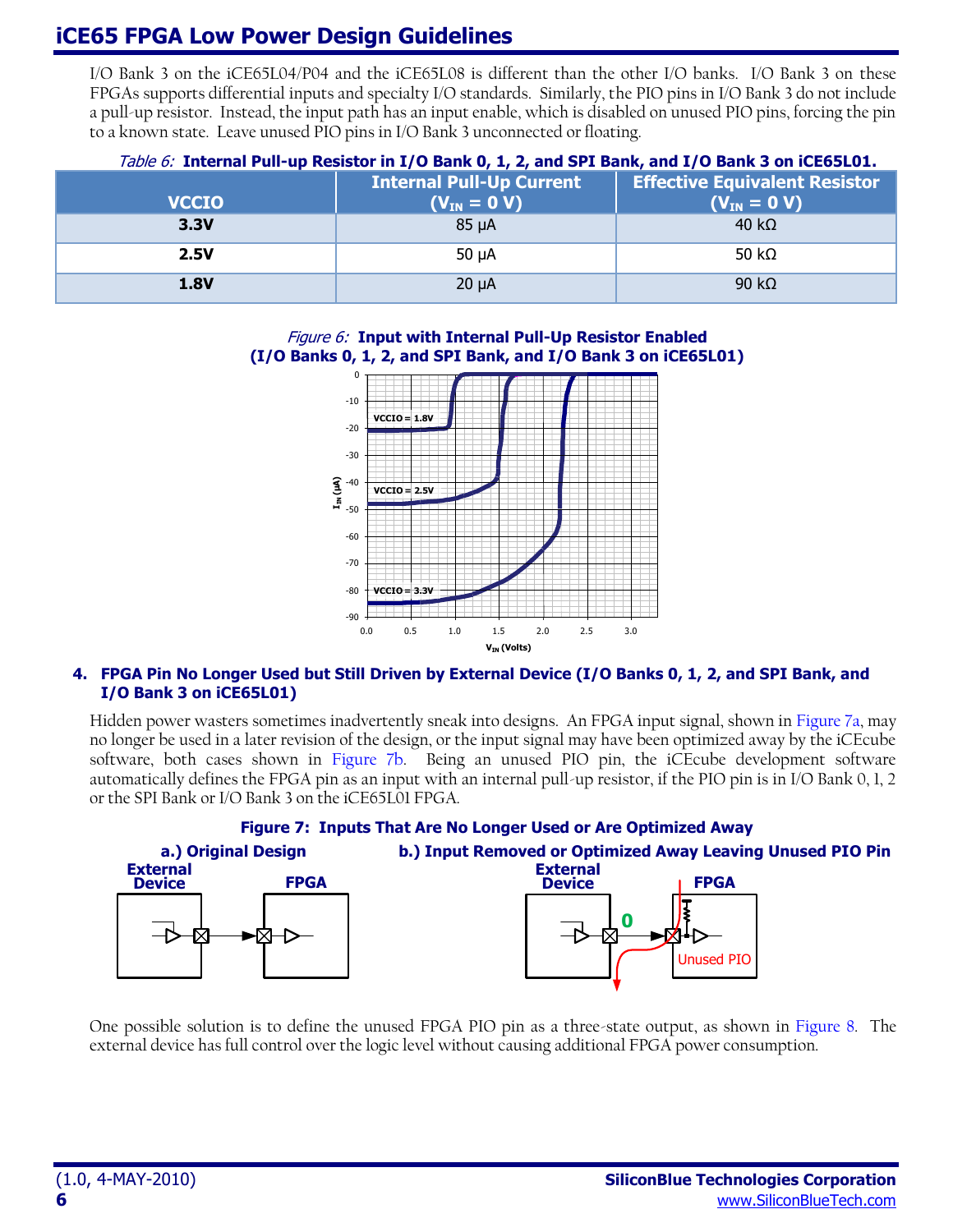

<span id="page-6-0"></span>Figure 8: **Possible Solution for Inputs That Are No Longer Used or Are Optimized Away External**



#### **5. Internal Pull-up Resistor Not Disabled on Feed-Through Pad**

Printed circuit board (PCB) designers sometimes use unused PIO pin pads to route through to inner balls on a package, as shown in [Figure 9a](#page-6-1). This technique potentially reduces PCB layers and cost. In this example, package ball C19 is an output and the pad associated with ball A20 is a route-through connection. However, the unused PIO pad must be configured appropriately. By default, unused PIO pins in I/O Banks 0, 1, 2, or the SPI bank are inputs with the internal pull-up resistor enabled, as shown in [Figure 9b](#page-6-1). In this example, this configuration consumes power any time the output (ball C19) drives Low because of the internal pull-up resistor in the unused pad, used as a feed-through (ball A20).



<span id="page-6-1"></span>

To reduce power consumption, define the unused pad as a three-state output, forced into the high-impedance  $(Hi-Z)$  state.

#### **6. Bus Fight on Powered-down I/O Bank**

<span id="page-6-2"></span>To save power, individual FPGA I/O Banks can be turned off. To avoid potential power-consuming bus conflicts, three-state all the outputs within the bank before turning off the I/O bank, as shown in [Figure 10.](#page-6-2) Unless placed in the high-impedance state (Hi-Z), a Low-driving output will continue to drive Low and potentially conflict with another driver, thereby consuming unnecessary power.

Figure 10**: Three-state FPGA Outputs Before Powering Down I/O Bank Power**



#### **7. Resistor Dividers**

Resistor voltage dividers, shown i[n Figure 11,](#page-7-0) often appear in digital designs, specifically to create reference voltages, for Thevenin termination, or to create special voltage levels. The primary drawback of resistor dividers is that they **constantly** consume power. Such circuits must be eliminated or optimized to reduce power consumption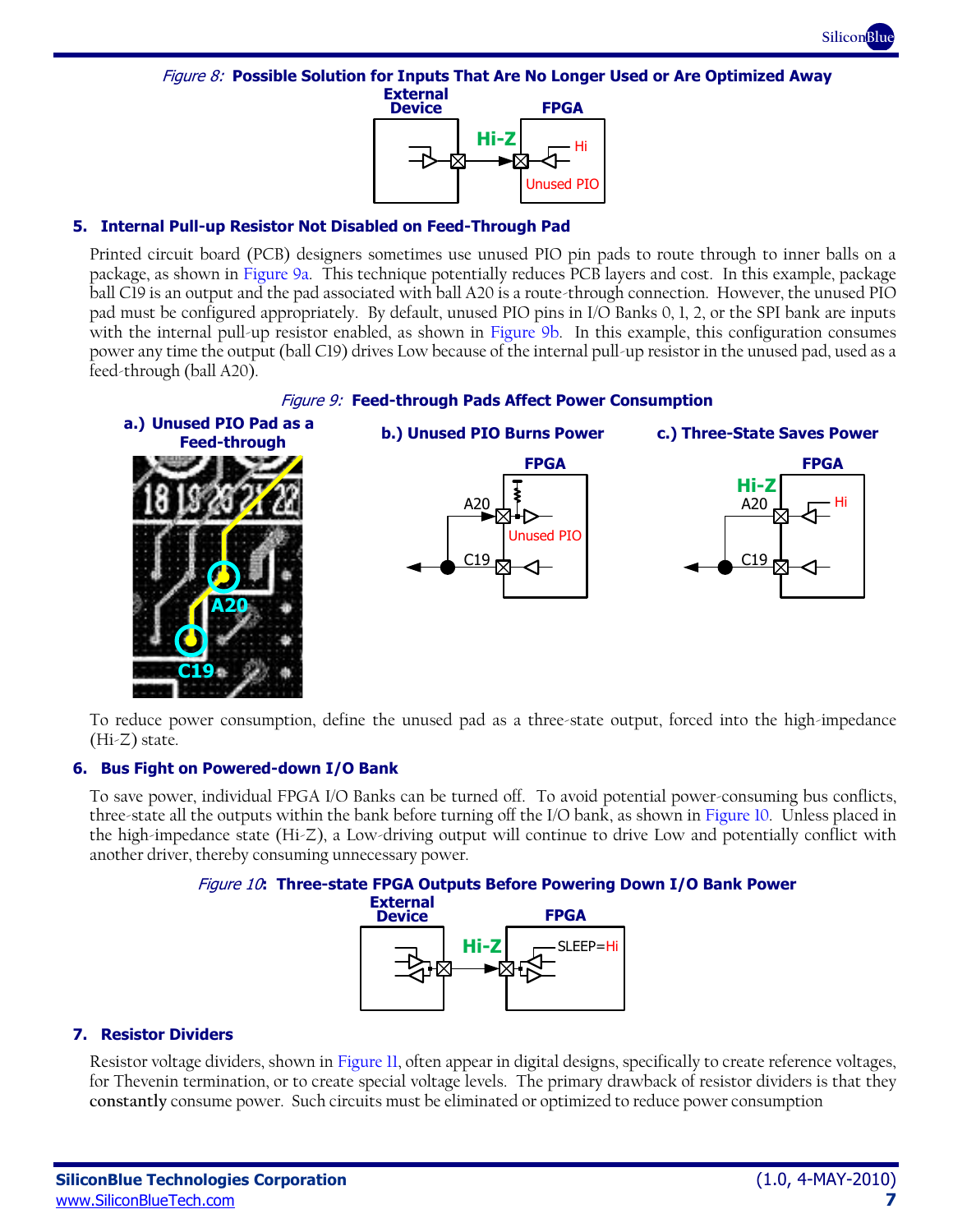

<span id="page-7-0"></span>The resistor-divider output voltage is the ratio of the series resistor values; the actual value of the resistors does not matter as long as the relationship of their values holds. Using larger resistor values results in lower power consumption.

#### **8. Processor Download of Configuration Bitstream Not using Latest Code**

Instead of configuring from internal Nonvolatile Configuration Memory (NVCM) or from an external SPI serial PROM, some applications download the FPGA configuration bitstream from an external processor. For lowestpower consumption for such applications, use the latest configuration 'C' code example from SiliconBlue. The latest revision properly turns off the Nonvolatile Configuration Memory (NVCM) to reduce power.

#### **Other Power-Saving Techniques**

The following are some additional techniques to reduce FPGA power consumption.

#### **Select Low-Voltage Options; Use Lowest Possible VCCIO Voltage**

As shown in [Equation 3](#page-7-1) and [Equation 4,](#page-7-2) both static and dynamic power consumption increase with voltage, especially dynamic power, which grows exponentially with increased voltage. When possible, use lower-voltage versions of external components to save power. Similarly, use a lower VCCIO voltage for the attached FPGA I/O bank.

<span id="page-7-2"></span><span id="page-7-1"></span>**Static Power** = 
$$
Voltage \cdot Current
$$

\n[Equation 3]

*Dynamic Power* = *Frequency* • *Capacitance* • 
$$
(Voltage)^2
$$
 [Equation 4]

#### **Disable LVDS Output Drivers When Not in Use**

<span id="page-7-3"></span>[Figure 12](#page-7-3) shows an example LVDS, SubLVDS, or other differential signal connection. This specific example shows an iCE65 FPGA on both ends of the connection, but the iCE65 FPGA might be just one end.



As a differential output driver, the iCE65 FPGA requires some external output compensation resistors. Similarly, there is typically an input termination resistor at the receiver input.

[Figure 13](#page-8-0) shows a static DC view of this connection. Being a differential output, one side of the driver is always High while the other is always Low. This approximates a constant voltage, VCCIO, across the resistor network. The DC current draw is the voltage divided by the effective total resistance of the network, as shown in [Figure 13.](#page-8-0)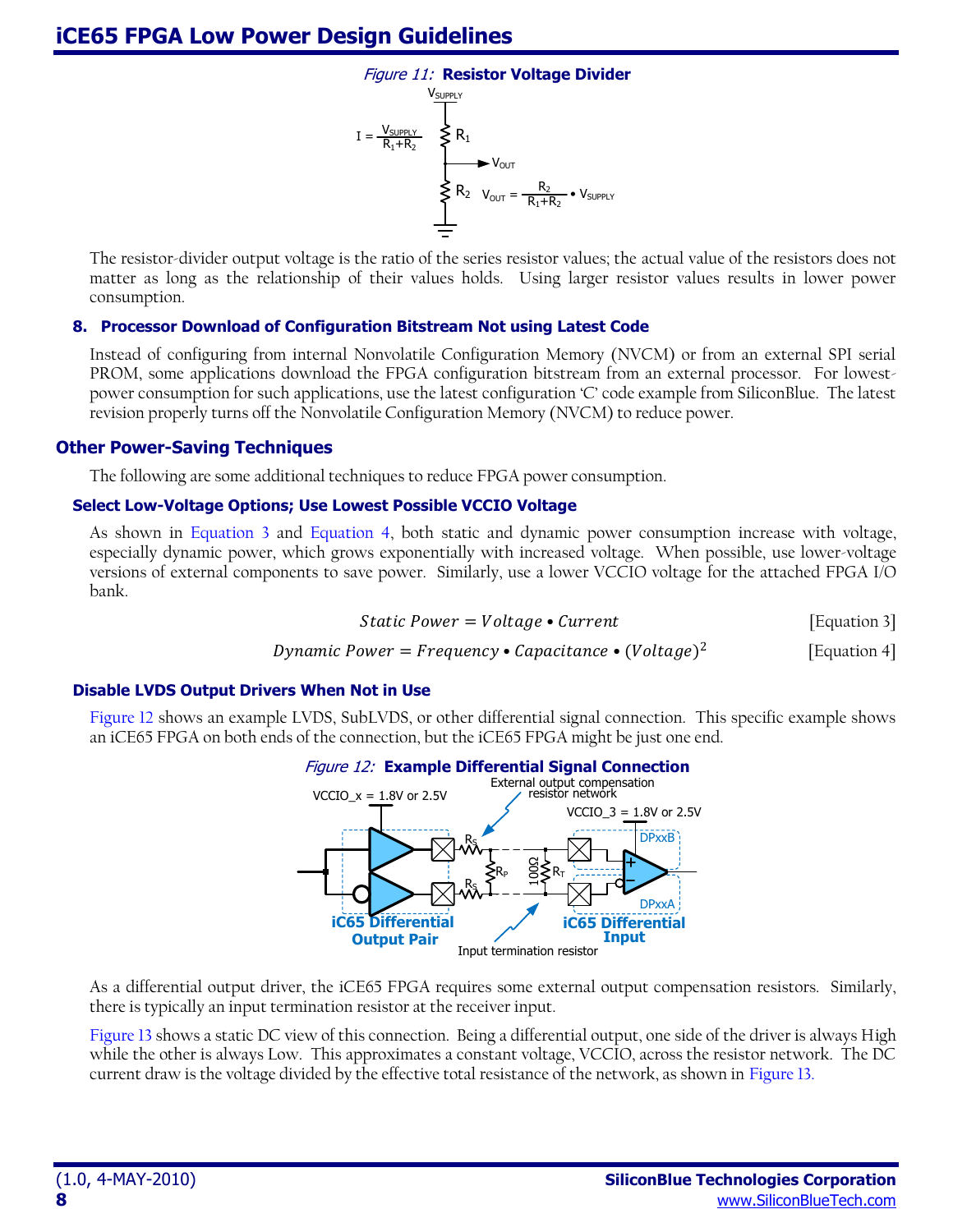

<span id="page-8-0"></span>

Using the recommended resistor values from the iCE65 data sheet for an LVDS connection ( $R_s$  = 150  $\Omega$ ,  $R_P$ = 140  $\Omega$ ,  $R_T$  = 100  $\Omega$ ), the total effective resistance is about 358  $\Omega$ . Consequently, at VCCIO= 2.5 V, the DC current is about 7 mA per pin and the static power consumption is about 17.5 mW per pin.

To reduce power consumption when not transmitting data, simply drive both differential output pins to the same logic level or force one output to the high-impedance state (Hi-Z). Either solution works as it eliminates the voltage differential across the resistor network.

Double-check that the differential receiver can tolerate this condition—both inputs at same voltage, either at VCCIO or at ground. The iCE65 differential receiver accommodates both these conditions.

#### **Use iCEgate Feature to Block Input Transitions**

<span id="page-8-1"></span>CMOS logic consumes power any time that it switches. To reduce FPGA power consumption, block input transitions on any momentarily unused input pins by adding the iCEgate feature to the application, show in [Figure](#page-8-1)  [14.](#page-8-1) Each of the four I/O banks has its own iCEgate control input.



For additional information on using the iCEgate feature, please refer to the following application note.

**AN002: Using iCEgate Blocking for Ultra-Low Power** [www.siliconbluetech.com/media/downloads/AN2iCEGATErev1.1.pdf](http://www.siliconbluetech.com/media/downloads/AN2iCEGATErev1.1.pdf)